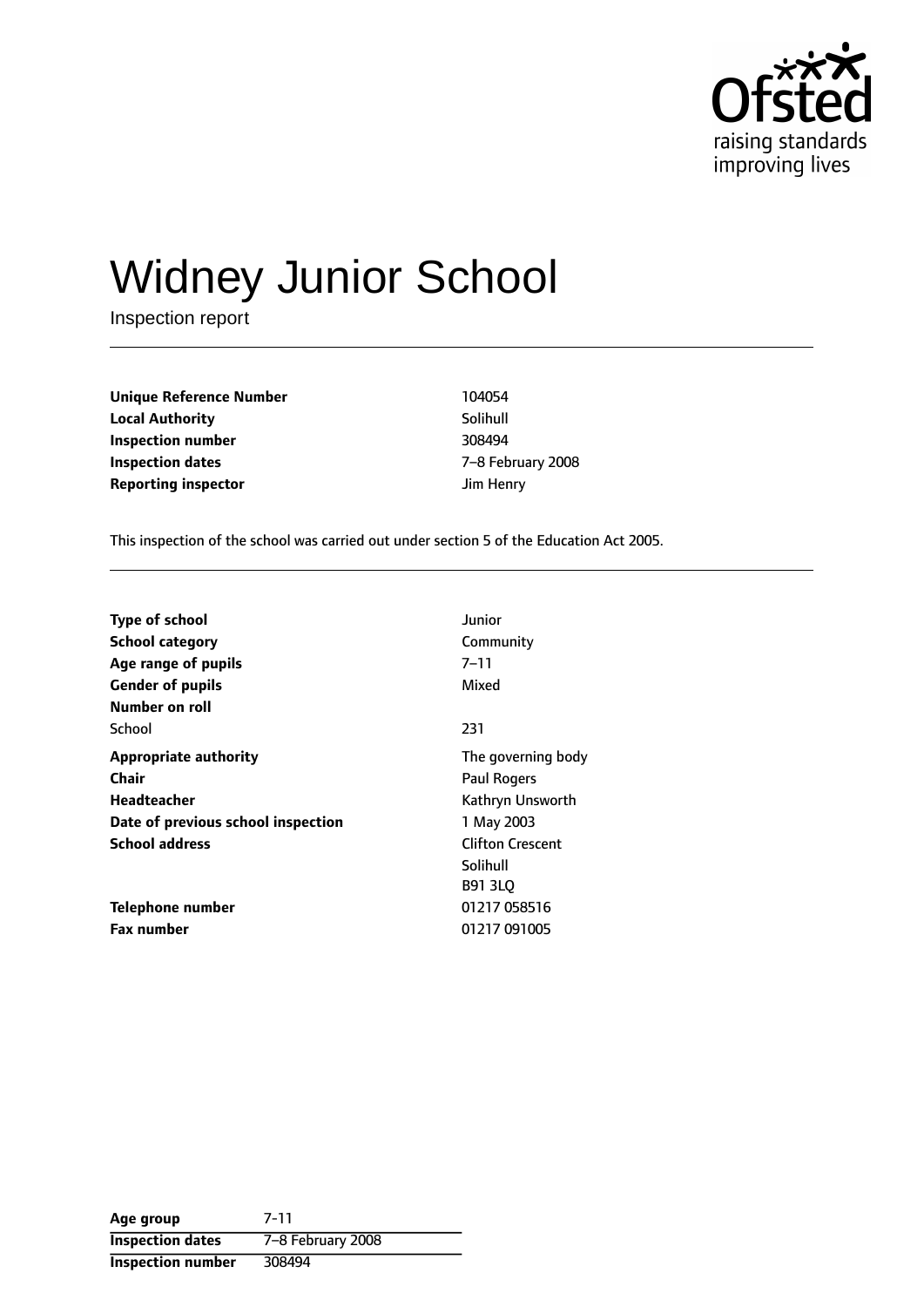.

© Crown copyright 2008

#### Website: www.ofsted.gov.uk

This document may be reproduced in whole or in part for non-commercial educational purposes, provided that the information quoted is reproduced without adaptation and the source and date of publication are stated.

Further copies of this report are obtainable from the school. Under the Education Act 2005, the school must provide a copy of this report free of charge to certain categories of people. A charge not exceeding the full cost of reproduction may be made for any other copies supplied.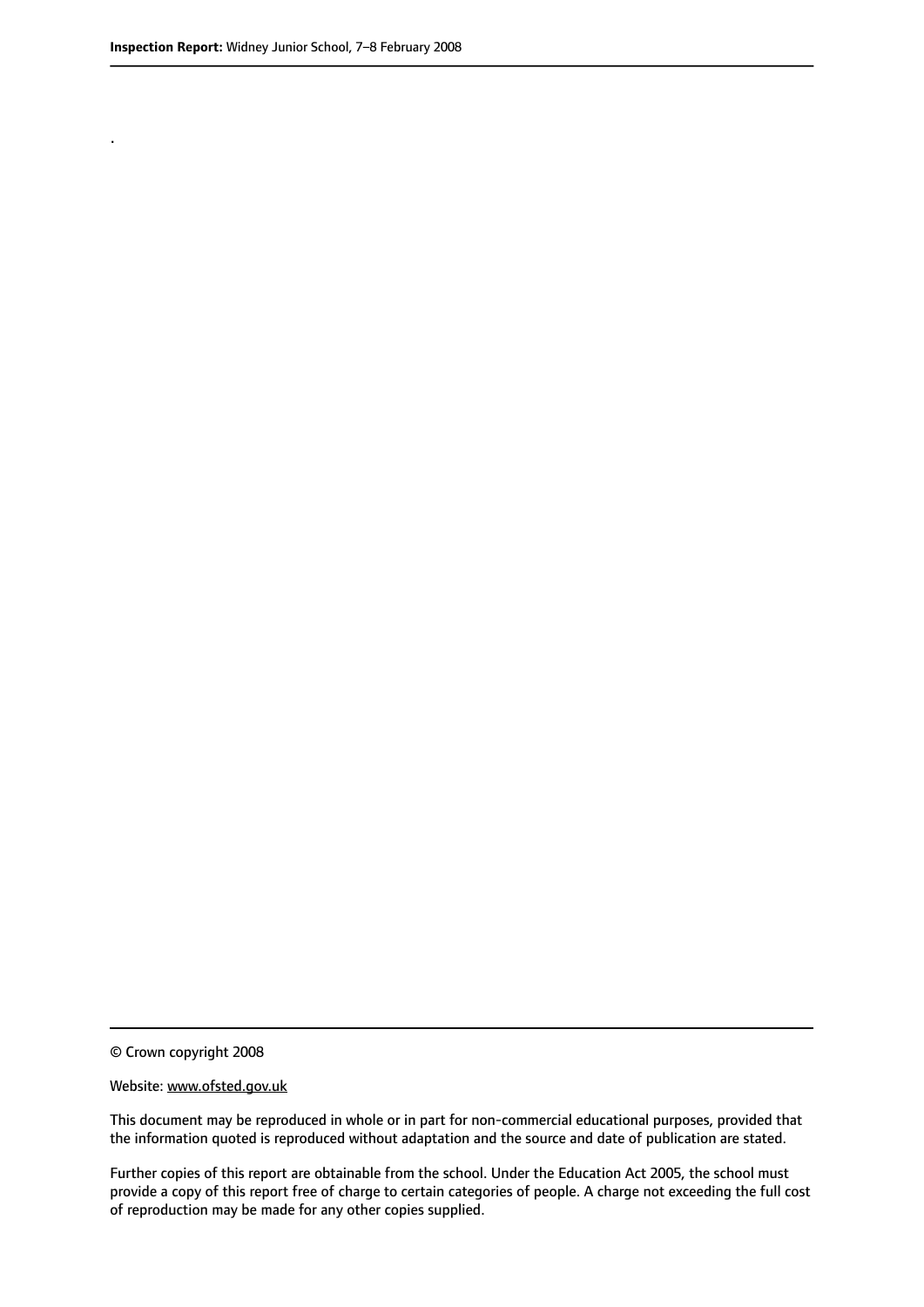# **Introduction**

The inspection was carried out by two Additional Inspectors.

## **Description of the school**

Widney Junior School is situated in a residential area in Solihull. It is an averagesized school with a higher than average proportion of pupils with learning difficulties and/or disabilities. The proportions of pupils from minority ethnic groups and whose first language is not English are above the national averages. The majority of pupils come from White British families.

## **Key for inspection grades**

| Satisfactory |
|--------------|
| Inadequate   |
|              |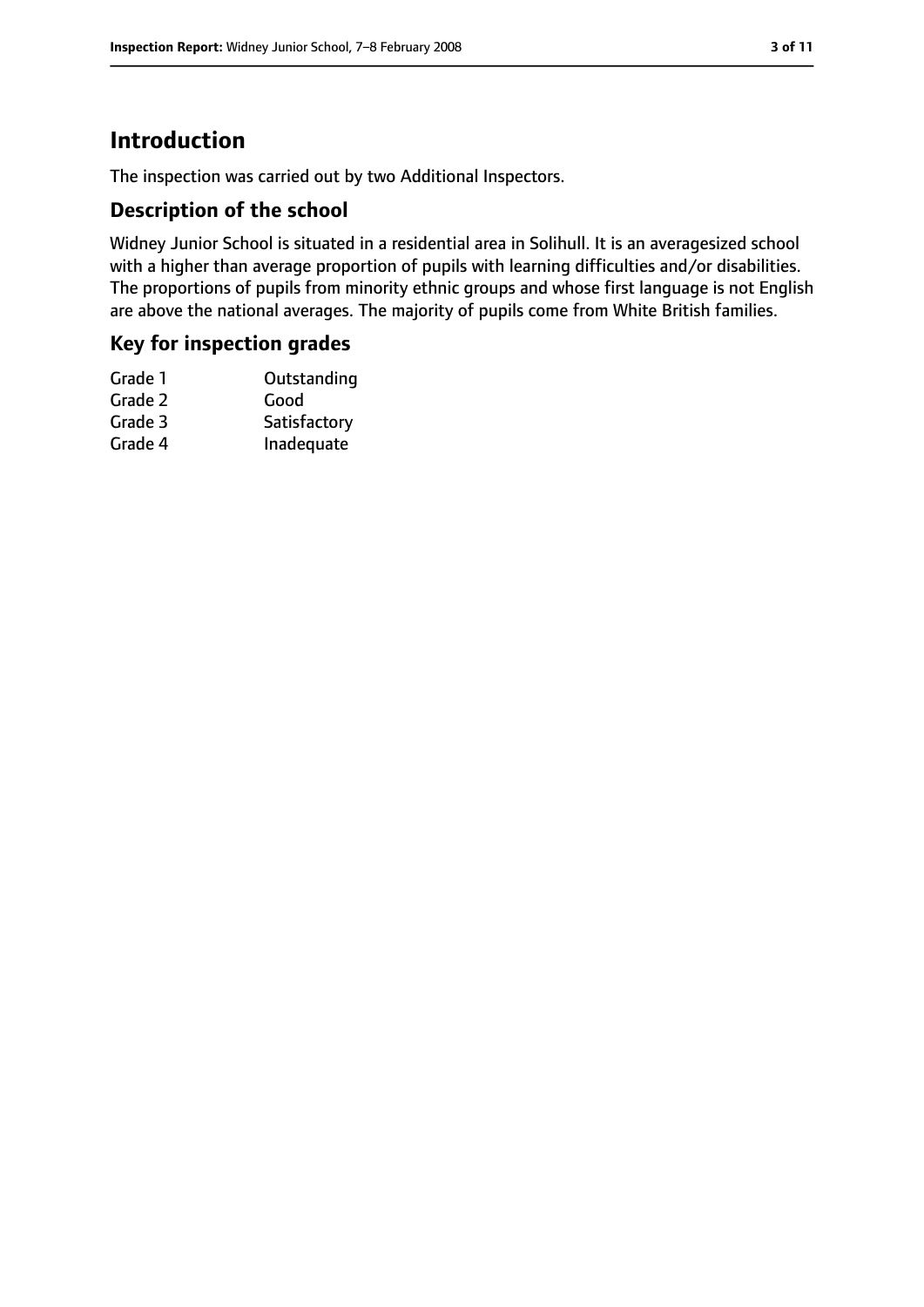# **Overall effectiveness of the school**

#### **Grade: 3**

Widney Junior is a satisfactory school that is improving following the establishment of an effective senior management team. The headteacher and the newly appointed deputy headteacher, supported by the staff responsible for Years 3 and 4 and Years 5 and 6, provide clear direction to the school. Pupils make satisfactory progress as they move through the school, and by the end of Year 6, standards are above the national average. Overall standards and the progress pupils make have improved over the last two years and there is a strong commitment from staff for this to continue. Consequently, staff are working effectively to identify and provide support for those pupils who are not doing as well as they should and this is improving pupils' progress. However, the monitoring and evaluation of teaching and learning by the senior leadership team are not rigorous enough to ensure that all pupils make consistently good progress. Pupils are happy at school and really enjoy their education because they feel that Widney is a pleasant place where adults value and care for them. Pupils behave well and have a strong sense of self-discipline. One pupil confidently said 'I think we did a good job setting up our class rules.' This is reflected in the good relationships between adults and pupils and the positive ethos in the school. Pupils clearly understand the importance of living a healthy lifestyle, and a range of after-school activities gives them the opportunity to take part in sports and other clubs. Older pupils readily act as mentors to those learning English as an additional language and recognise the importance of assisting others. There is an active school council. However, the school recognises that pupils could play a greater part in decision making in the education provided for them. The basic skills that pupils acquire provide them with a good foundation for their future education. The curriculum supports this by offering a wide variety of opportunities for pupils to develop their abilities to think and solve problems. Teaching and learning are satisfactory overall with some good aspects. The careful planning of lessons and the use of information and communication technology (ICT) engage pupils successfully in their learning. On occasions, some do not do well enough in lessons because they are unclear about what they are expected to learn. Whilst work is marked conscientiously, opportunities are sometimes missed to inform pupils about how well they are doing and how they could improve their work further. The governors are supportive and provide satisfactory challenge and accountability. They visit on a regular basis and are well informed. Through the efforts of the progress and standards group, governors are beginning to have a greater impact on improving standards.

#### **What the school should do to improve further**

- Sharpen the monitoring of teaching and learning to ensure that all pupils make consistently good progress.
- Give all pupils clear quidance through marking and the use of targets to help them know how to improve.
- Develop opportunities for pupils to take additional responsibilities in the life of the school and in the education provided for them. A small proportion of the schools whose overall effectiveness is judged satisfactory but which have areas of underperformance will receive a monitoring visit by an Ofsted inspector before their next section 5 inspection.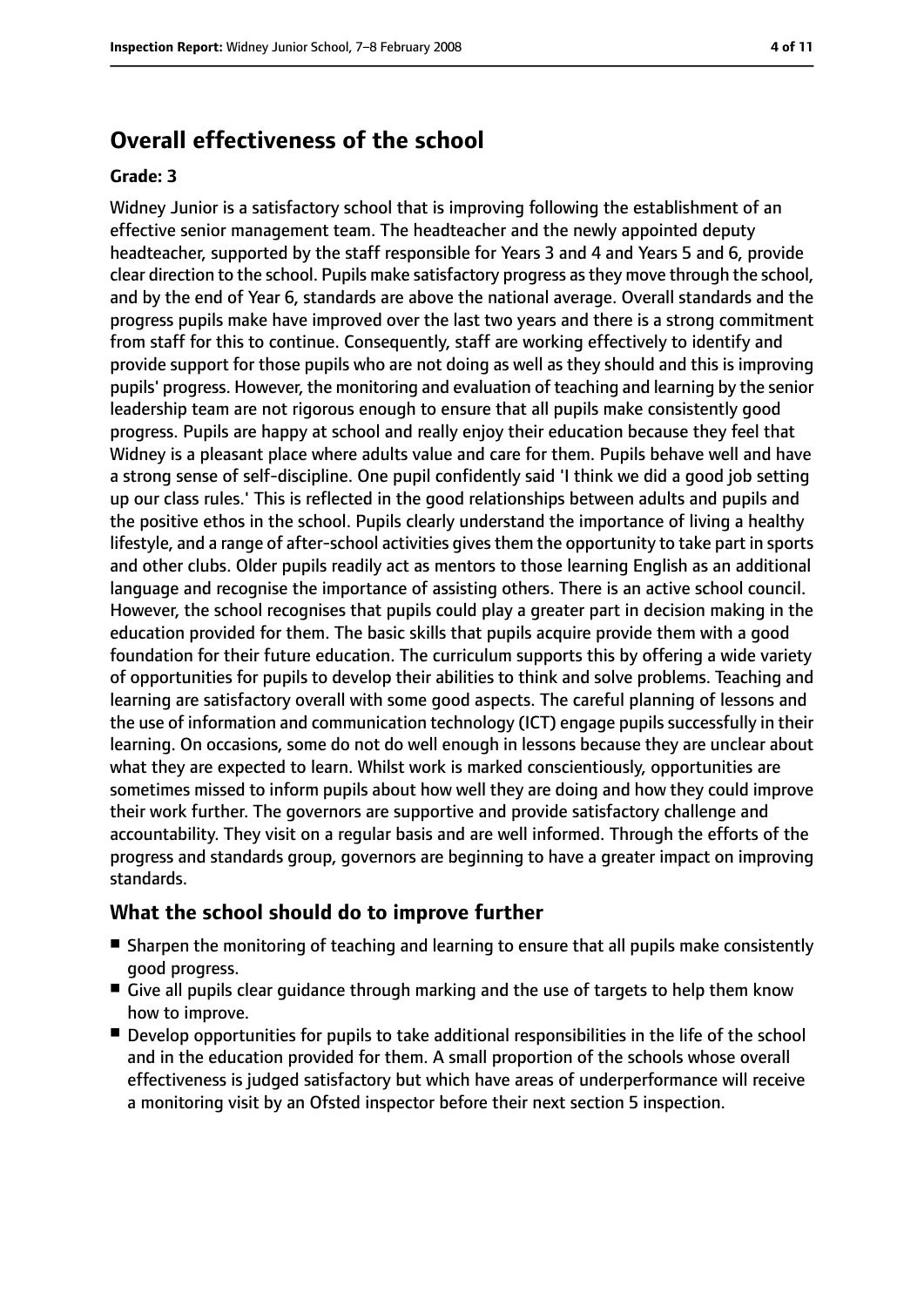# **Achievement and standards**

#### **Grade: 3**

Pupils enter the school with above average attainment. Standards at the end of Key Stage 2 are above the national average and the progress pupils make is satisfactory. Following a decline in attainment in 2005, standards and pupils' progress have improved over the past two years. However, in 2007, attainment in English was lower than in mathematics and science because fewer pupils gained the higher Level 5. Pupils make satisfactory progress in English and mathematics in the different age groups across the school. Where pupils make good progress, they know their targets, how well they are doing in working towards them and how to improve further. While this was evident in the older pupils' classes, it is not consistent across the school. The progress made by different groups of pupils, such as those with English as an additional language or those with learning difficulties and/or disabilities, is also satisfactory because of the effective extra support given by the school.

# **Personal development and well-being**

## **Grade: 2**

Pupils' behaviour and attitude in lessons are good and they generously celebrate the attributes and achievements of their peers. Relationships are good and, as a result, pupils feel safe in school and have confidence in the staff to deal quickly with any problems or concerns they may have. Pupils work well together and cite interesting lessons and good friends as reasons for enjoying school. In a response to the parental questionnaire, one parent wrote, 'He looks forward to going to school rather than counting down the days to the weekend! Pupils' spiritual and moral development is good, with the older pupils readily acting as mentors to younger pupils who need help or support. Pupils take regular exercise, enjoy sports and other clubs, in particular the Indian dance club. Pupils' attendance is above average, although a significant number have their learning disrupted by being taken on holiday during school terms. There is an active school council and a group of playtime leaders. Pupils are also responsible for managing the library and producing a newsletter but overall, they are not given sufficient opportunity to be fully involved in the life of the school. They have good basic skills on leaving the school and are well prepared for their future education.

# **Quality of provision**

## **Teaching and learning**

#### **Grade: 3**

Teaching and learning are satisfactory overall, with some real strengths both across the school and in particular classes. The focus throughout the school on developing the pupils' learning skills and celebrating success adds considerably to pupils' ability to work together confidently to solve problems. Work is matched satisfactorily to individual needs and in some classes, teachers use regular assessment to adjust planning so that all pupils are properly supported and challenged. However, this is not consistent, with the result that progress across year groups and through the school is variable. While teachers mark work diligently, this varies in its effectiveness, with good guidance for pupils in how to improve their work in some, but not all classes. In some classes, pupils assess their own work and that of their peers, which helps to motivate them to do well. Most teachers work closely with parents on the sharing of tasks between home and school.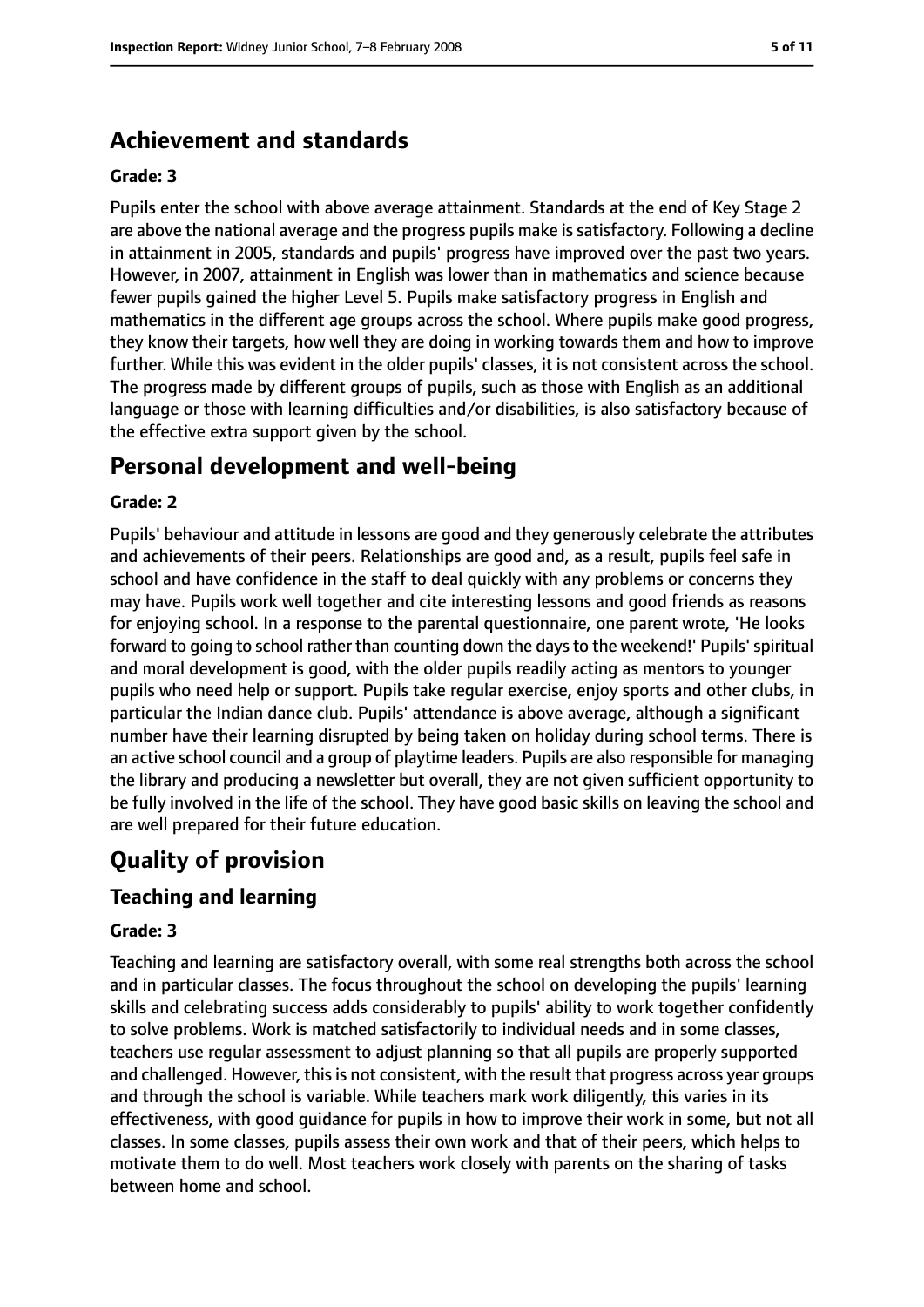## **Curriculum and other activities**

#### **Grade: 2**

The curriculum develops the pupils' learning skills effectively and consistently. Subject coordinators work closely with senior leaders to plan lessons that help pupils build well on their previous learning. Some teachers use their assessment of pupils' work well to adapt the curriculum to match pupils' needs and help them learn effectively. Pupils with learning difficulties and/or disabilities benefit from well planned small group sessions that support and enhance their learning. The curriculum meets statutory requirements, with appropriate emphasis on the development of literacy, numeracy and ICT in other subjects. Pupils are well informed about health and safety in all activities, for example, in the 'Imagineering' club, where they learn to handle tools safely. The curriculum is planned well to give pupils an understanding of other cultures and faiths and prepare them for life in a multicultural society. The annual charities week helps them to contribute to the wider community and the range of clubs and activities outside lessons is good, particularly in sport.

#### **Care, guidance and support**

#### **Grade: 3**

Pastoral care is a strength of the school and this is reflected in the good relationships between staff and pupils. 'I like my teachers because they look after me' was a comment made by one young pupil. Procedures for safeguarding are in place and pupils enjoy coming to school, with the majority feeling safe and having the confidence to speak to adults in the school if they have a problem. Healthy eating, taking plenty of exercise, and taking part in the provision of extra-curricular sporting activities are actively encouraged by the school. Guidance for pupils about their work is satisfactory overall but is inconsistent across the school. Most pupils know their targets, especially in the older classes, but not all fully understand what they have to do to improve their work. Teachers mark the pupils' work conscientiously and with praise for achievements, but there are missed opportunities to reinforce pupils' targets and to give them guidance on how to improve. The school works effectively with other agencies, such as the Education Welfare Office and School Nurse service, to support and guide pupils.

## **Leadership and management**

#### **Grade: 3**

By involving the new and effective deputy headteacher, the headteacher has established a management team that works well together and has a real commitment to improving the school. Self-evaluation is satisfactory and the headteacher and deputy headteacher have a clear view of the school's priorities. Staff have successfully embraced new initiatives, for example, the 'Making Good Progress' project that is designed to increase pupils' progress. The school is working with the numeracy and literacy consultants from the local authority to improve the provision in mathematics and English. The management team, in conjunction with the subject leaders for English and mathematics, is beginning to have an impact on improving standards and the progress that pupils make. A system for tracking pupils' progress is in place, with intervention groups to tackle any underachievement, and this is raising standards. While monitoring of teaching and learning occurs, it is not rigorous enough. The school has plans to develop further the formal monitoring of lessons but this has yet to take place. The governors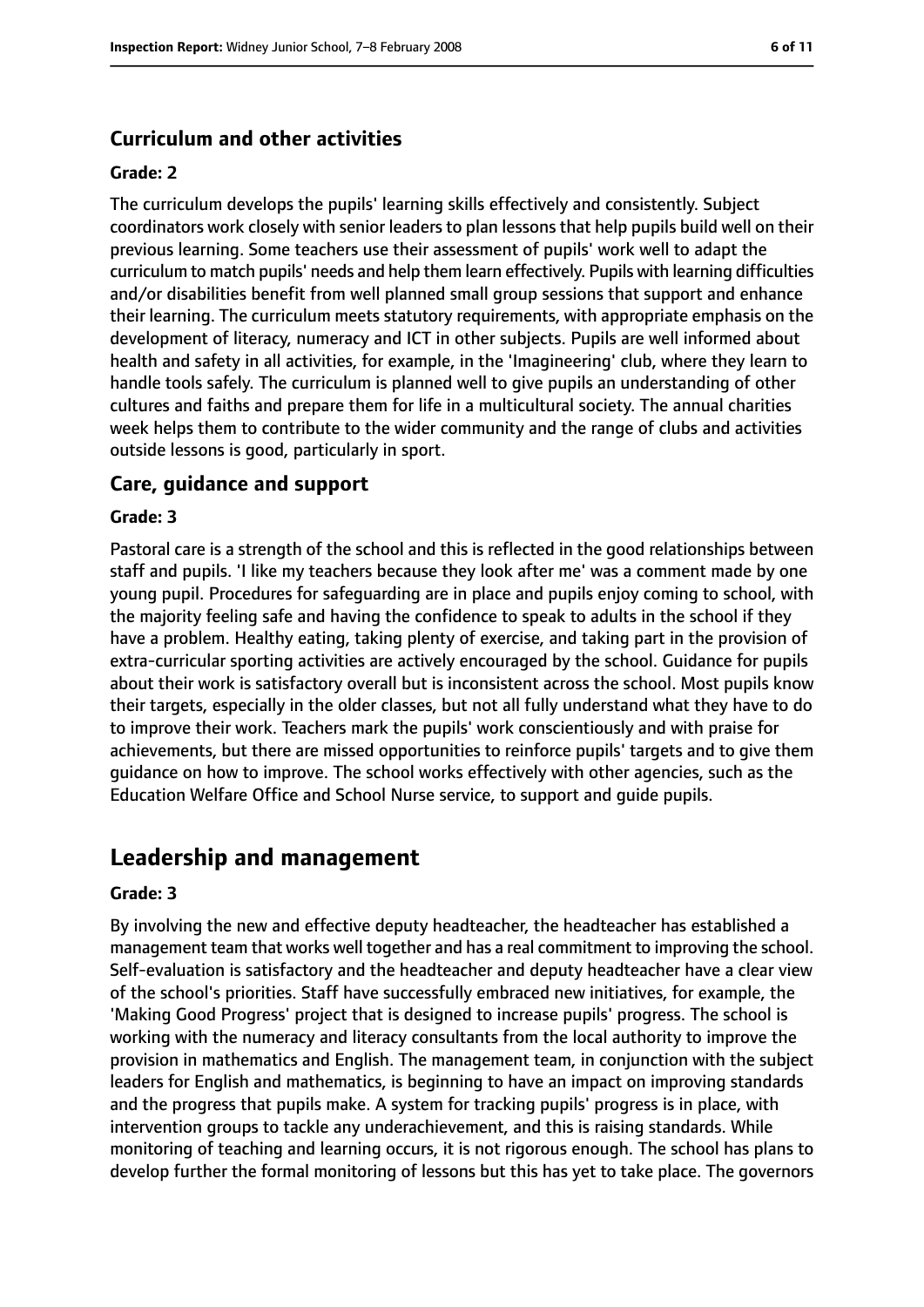visit the school on a regular basis. They are supportive, well informed and hold the school to account satisfactorily.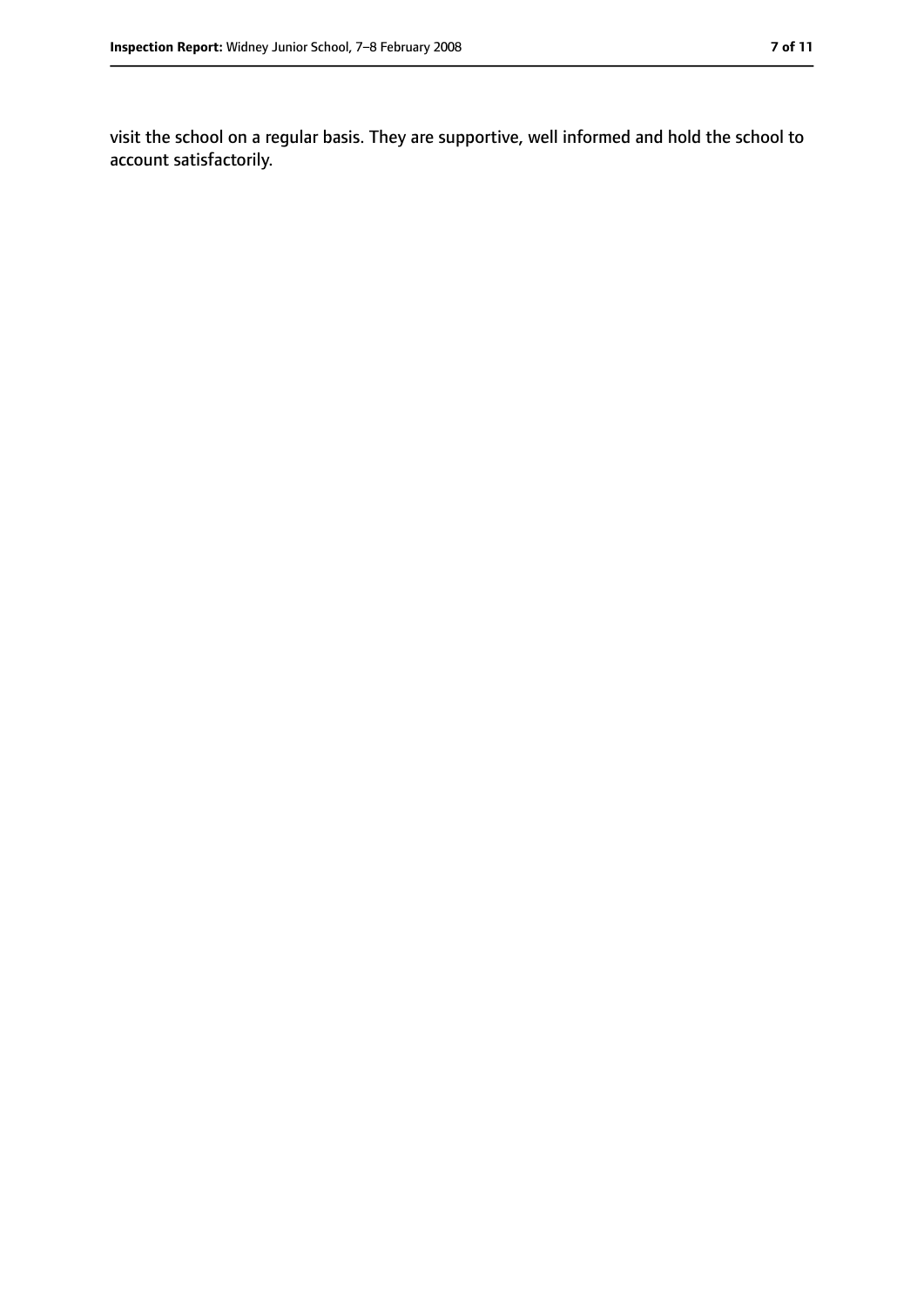**Any complaints about the inspection or the report should be made following the procedures set out in the guidance 'Complaints about school inspection', which is available from Ofsted's website: www.ofsted.gov.uk.**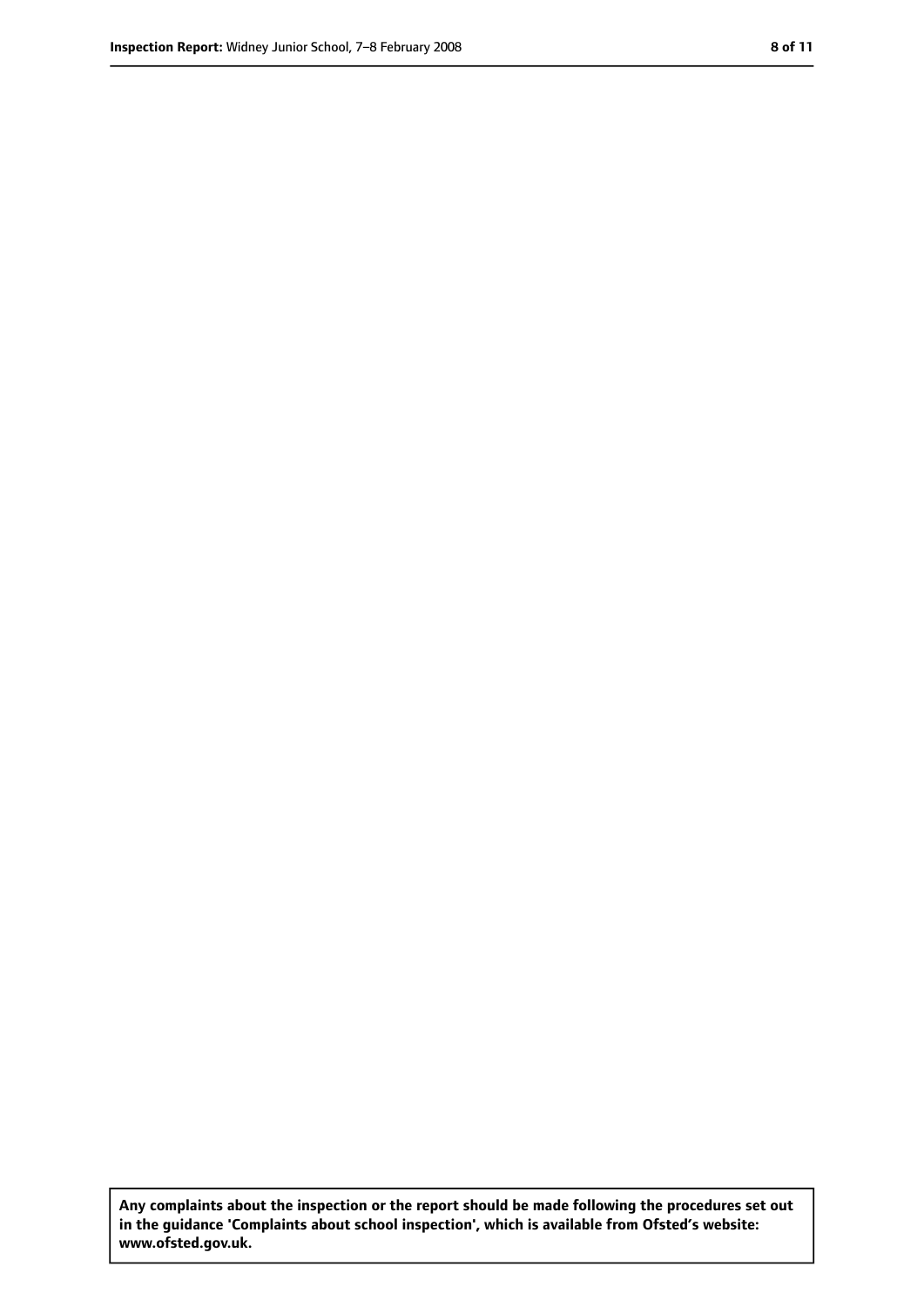#### **Annex A**

# **Inspection judgements**

| $^{\circ}$ Key to judgements: grade 1 is outstanding, grade 2 good, grade 3 satisfactory, and | <b>School</b>  |
|-----------------------------------------------------------------------------------------------|----------------|
| arade 4 inadeguate                                                                            | <b>Overall</b> |

# **Overall effectiveness**

| How effective, efficient and inclusive is the provision of education, integrated<br>care and any extended services in meeting the needs of learners? |     |
|------------------------------------------------------------------------------------------------------------------------------------------------------|-----|
| Effective steps have been taken to promote improvement since the last<br>inspection                                                                  | Yes |
| How well does the school work in partnership with others to promote learners'<br>well-being?                                                         |     |
| The capacity to make any necessary improvements                                                                                                      |     |

# **Achievement and standards**

| How well do learners achieve?                                                                               |  |
|-------------------------------------------------------------------------------------------------------------|--|
| The standards <sup>1</sup> reached by learners                                                              |  |
| How well learners make progress, taking account of any significant variations between<br>groups of learners |  |
| How well learners with learning difficulties and disabilities make progress                                 |  |

# **Personal development and well-being**

| How good is the overall personal development and well-being of the<br>learners?                                  |   |
|------------------------------------------------------------------------------------------------------------------|---|
| The extent of learners' spiritual, moral, social and cultural development                                        |   |
| The extent to which learners adopt healthy lifestyles                                                            |   |
| The extent to which learners adopt safe practices                                                                |   |
| How well learners enjoy their education                                                                          |   |
| The attendance of learners                                                                                       |   |
| The behaviour of learners                                                                                        |   |
| The extent to which learners make a positive contribution to the community                                       | 3 |
| How well learners develop workplace and other skills that will contribute to<br>their future economic well-being |   |

## **The quality of provision**

| How effective are teaching and learning in meeting the full range of the<br>learners' needs?                        |  |
|---------------------------------------------------------------------------------------------------------------------|--|
| How well do the curriculum and other activities meet the range of needs<br>$^{\text{!}}$ and interests of learners? |  |
| How well are learners cared for, guided and supported?                                                              |  |

 $^1$  Grade 1 - Exceptionally and consistently high; Grade 2 - Generally above average with none significantly below average; Grade 3 - Broadly average to below average; Grade 4 - Exceptionally low.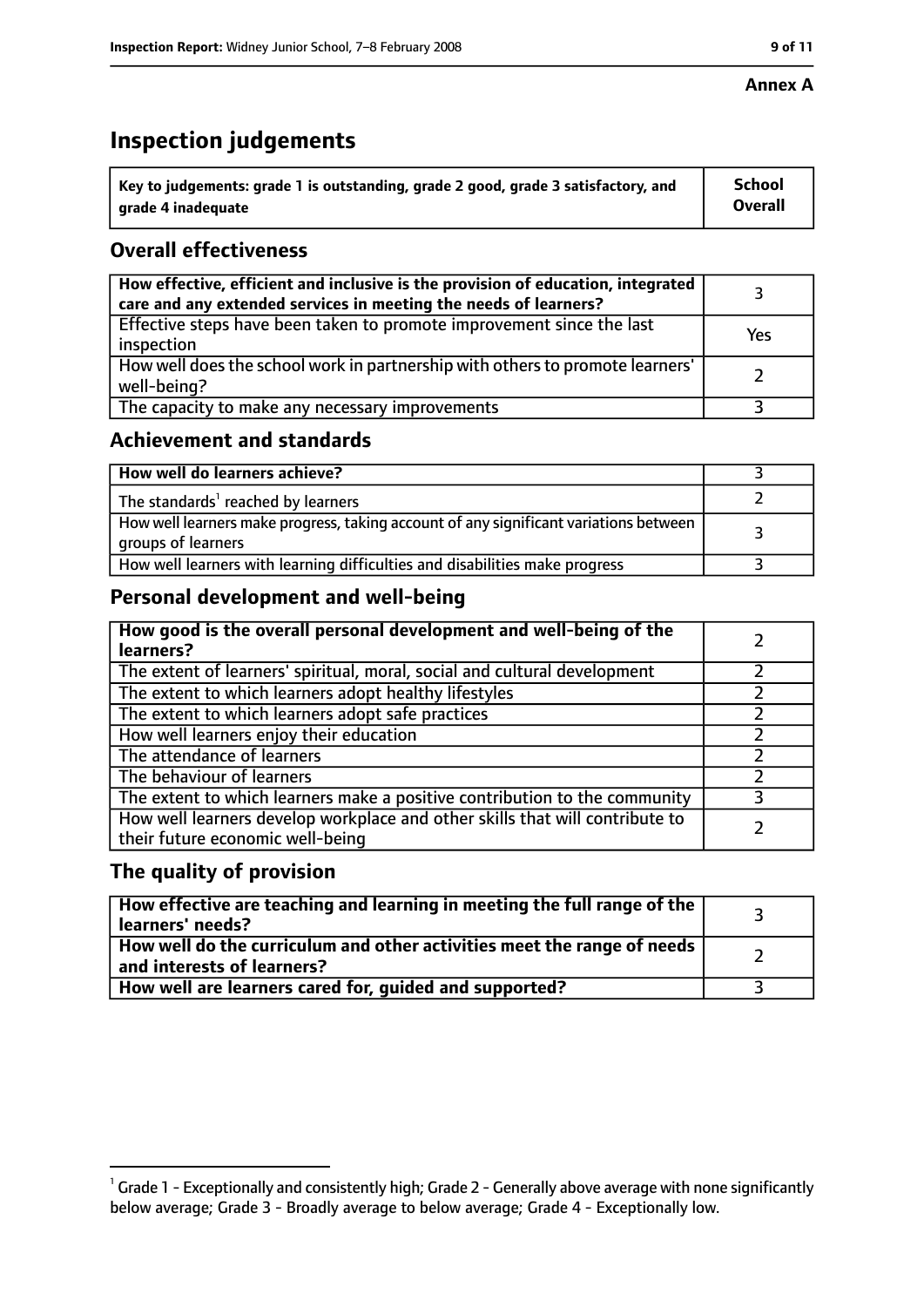# **Annex A**

# **Leadership and management**

| How effective are leadership and management in raising achievement<br>and supporting all learners?                                              | 3         |
|-------------------------------------------------------------------------------------------------------------------------------------------------|-----------|
| How effectively leaders and managers at all levels set clear direction leading<br>to improvement and promote high quality of care and education |           |
| How effectively leaders and managers use challenging targets to raise standards                                                                 | 3         |
| The effectiveness of the school's self-evaluation                                                                                               |           |
| How well equality of opportunity is promoted and discrimination tackled so<br>that all learners achieve as well as they can                     | 3         |
| How effectively and efficiently resources, including staff, are deployed to<br>achieve value for money                                          | 3         |
| The extent to which governors and other supervisory boards discharge their<br>responsibilities                                                  | 3         |
| Do procedures for safequarding learners meet current government<br>requirements?                                                                | Yes       |
| Does this school require special measures?                                                                                                      | <b>No</b> |
| Does this school require a notice to improve?                                                                                                   | No        |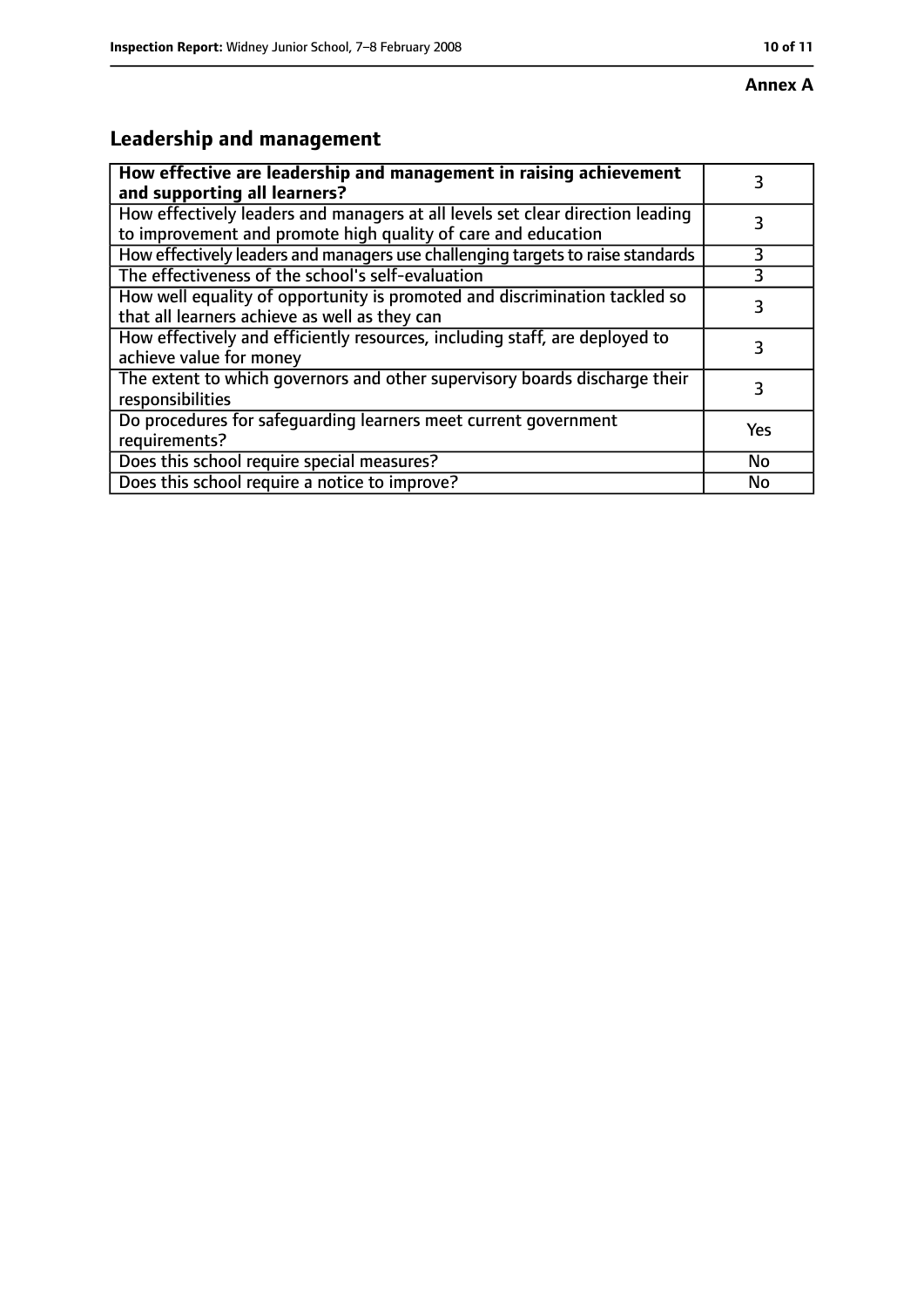# **Text from letter to pupils explaining the findings of the inspection**

- 11 February 2008 Dear Pupils Inspection of Widney Junior School, Solihull, B91 3LQ I am writing to thank you for making us feel welcome when we visited your school. We enjoyed sharing in your lessons and watching you work hard for your teachers. The headteacher and her deputy headteacher, together with all the other staff and adults who look after you, work hard to help you learn and enjoy school. The school gives you a sound education and you reach above average standards by the time you leave. Here are some of the things that the school does well.
- You behave well and are keen to do your best.
- You treat each other with respect and are always willing to help around the school.
- You enjoy taking part in the different activities that the school provides.
- All your teachers and other staff work hard to try to make sure that you do well at school. To help your school make sure you do even better, we have asked staff to do three things:
- make sure teachers look more carefully and more often at the lessons they teach so that you make good progress in all your classes
- when teachers mark your work, give you consistently good advice and guidance on how to improve it
- give you more opportunities to contribute to the work of the school and the education provided for you. You can help by supporting one another and continuing to work hard for your teachers. I am sure you will carry on making Widney Junior School a happy place to learn. Good luck for the future. Yours sincerely Jim Henry Lead inspector